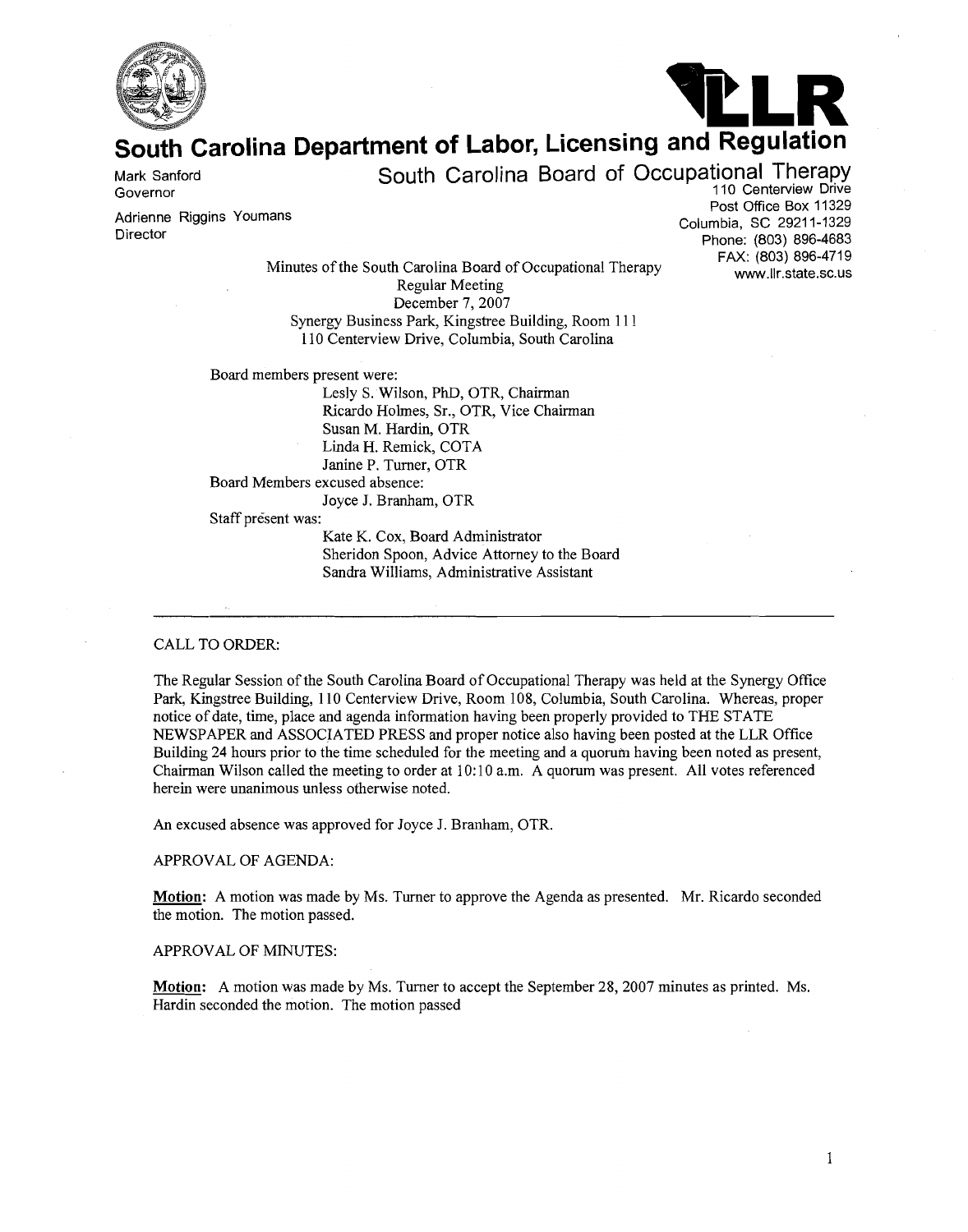Board Meeting Minutes December 7, 2007 Page 2

#### CHAIRMAN'S REMARKS:

Dr. Wilson thanked Ms. Hardin, Ms. Remick, and Mr. Holmes for their participation at the South Carolina Occupational Therapy Association (SCOTA) Conference in Columbia in October. She also thanked Board members for writing and being willing to write articles for the SCOTA Newsletter. She reserved her additional remarks for later in the meeting.

#### REPORTS:

#### Administrator's Report:

Mrs. Cox reported the licensee totals to date are 1,262 licensed occupational therapists and 504 licensed occupational therapy assistants for a total of 1,766 licensees. Mrs. Cox stated the professional is continuing to grow in the state. She reported that she continues to be in contact with the Governor's Office for Board appointments. Ms. Cox listed the on-line services available for the public and licensees and noted that more on-line payment capability is being discussed by the Agency for 2008.

## Financial Report:

Mrs. Cox stated that the Financial Report is provided as information. She noted for the record that revenue is collected biennially and is expended over a two-year period. She reported that she reviews the Board's budget yearly with LLR.

## DISCIPLINARY ISSUES:

Mr. Faglie presented the Investigative Review Committee's (IRC) report concerning two disciplinary issues.

**Motion:** A motion was made by Ms. Turner to accept the IRC's recommendation on Case Number 2007- 02 for authorization of a Formal Complaint and on Case Number 2007-06 for authorization of a Formal Complaint. Ms. Remick seconded the motion. The motion passed.

Ms. Turner asked for some discussion of the IRC process regarding Formal Complaints and the offer of Consent Agreements. Mr. Spoon clarified the Formal Complaint procedure in that Consent Agreements are sometimes offered after a Notice of Hearing is given to the Respondent; however, no Consent Agreements are final until the Board is presented with the Consent Agreement and approves it. He stated Consent Agreements are drafied in the IRC with the IRC Committee and are based on the Board's past handling of similar issues. He further stated if a Consent Agreement is signed by the respondent and accepted by the Board there is no ability of the Respondent to appeal.

Ms. Turner requested a Certificate of Service be sent to Lori Seaman for her service on the IRC Committee. Mrs. Cox stated she will send her one.

#### LEGAL:

There was no Legal Business.

#### UNFINISHED BUSINESS:

There was no Unfinished Business.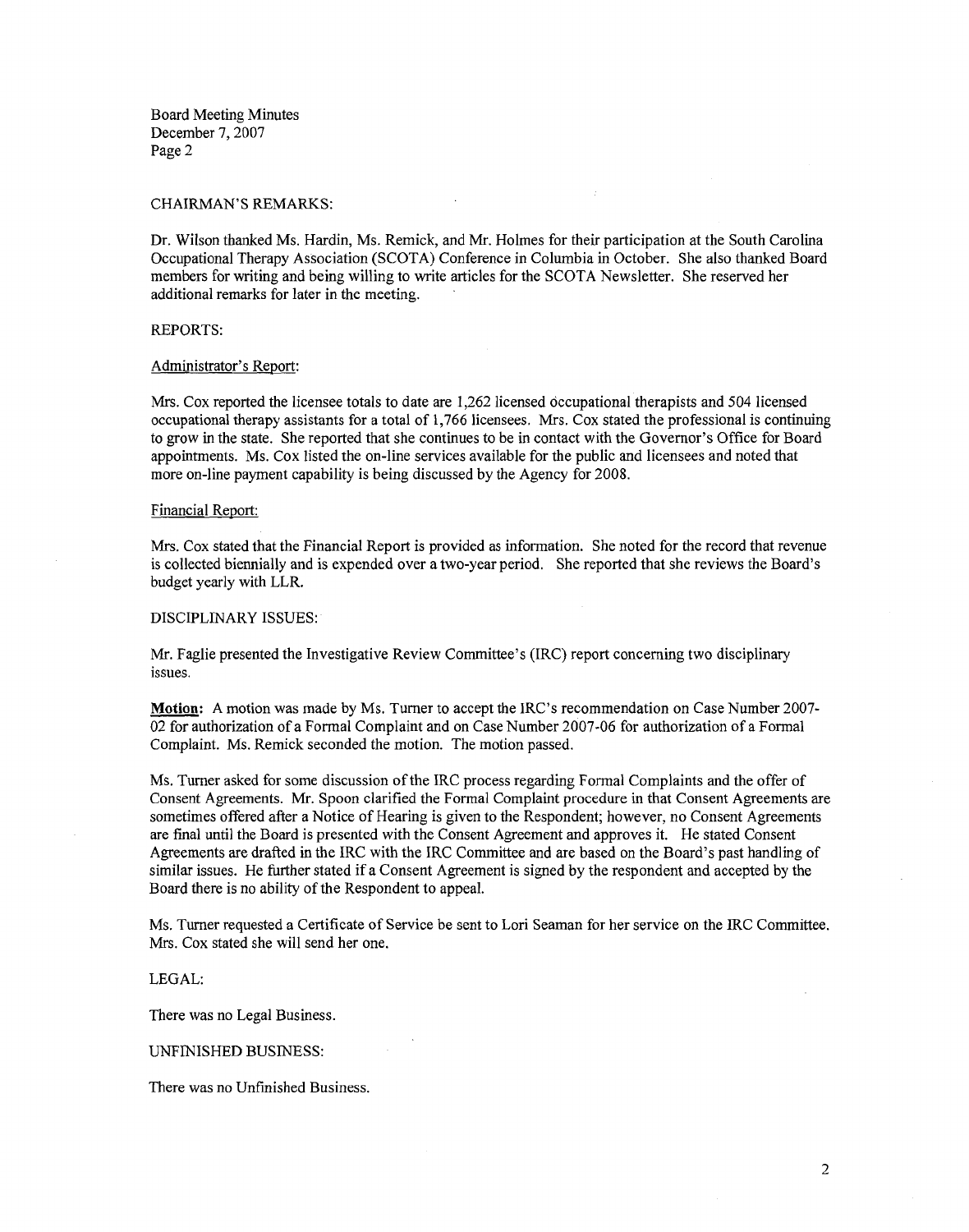Board Meeting Minutes December 7, 2007 Page **3** 

#### NEW BUSINESS:

#### NBCOT Report

Dr. Wilson gave a summary report on the October 26 and 27,2007 National Board of Certification in Occupational Therapy (NBCOT) Conference. She reported on the presentation of using disciplinary action process constructively to improve the quality of care; the report on boundary violations in professionalpatient relationships; and the NBCOT conference information that was presented at the conference and the AOTA information on challenges to the occupational therapy scope of practice. Mrs. Cox who also attended reported on the many questions that were discussed at the meeting on licensure, continuing education, complaints, technology, and rule writing. Both Chairman Wilson and Mrs. Cox stated they were impressed with the quality of information and the knowledge of the presenters who spoke at the conference.

Ms. Turner also suggested the SCOTA might be interested in seeking some of these same presenters for their conferences which might be useful for continuing education courses in professional practice to avoid disciplinary actions and on boundary issues. She stated that the Board's web site can help applicants and licensees to know where to find information with links to services, Frequently Asked Questions, and policies.

**Motion:** A motion was made by Ms. Turner to send multiple Board members to the NBCOT Conference in the future for leadership development of Board members. Mr. Holmes seconded the motion. The motion passed.

#### Goals for Occupational Therapy Board

Chairman Wilson and Mrs. Cox discussed their thoughts that came out of the NBCOT Conference to set goals for the Occupational Therapy Board. They suggested ten areas in which to work. The Board members and Mrs. Cox volunteered to work in these ten areas:

Review the general Frequently Asked Questions and Jurisprudence Exam - Ms. Turner Review the Frequently Asked Questions on Continuing Education - Ms. Turner Review the Position Statements and suggest additional ones such as boundary issues - Mr. Holmes Develop Educational Forum on Licenswe - Chairman Wilson, Ms. Hardin, and Ms. Turner Write articles for SCOTA Newsletter and get writers for articles - Chairman Wilson Web site postings of the SCOTA articles and other items of interest - Mrs. Cox Mailings when necessary to licensees - Mrs. Cox Post links on web for licensees and applicants to use who need professional help - Mrs. Cox Suggest topics for agenda items or education for meetings  $-$  all members Contact NBCOT to see if they would come to a Board meeting in South Carolina

#### DISCUSSION TOPICS:

NBCOT Examination was discussed. Ms. Turner spoke about exam development and review of exams to test their validity and reliability. She reported to the Board regarding practice examinations that are available through NBCOT and content examinations. Ms. Turner reported the results of the research on the predictive value of internet-based practice examination helping in the passing of the NBCOT certification examinations